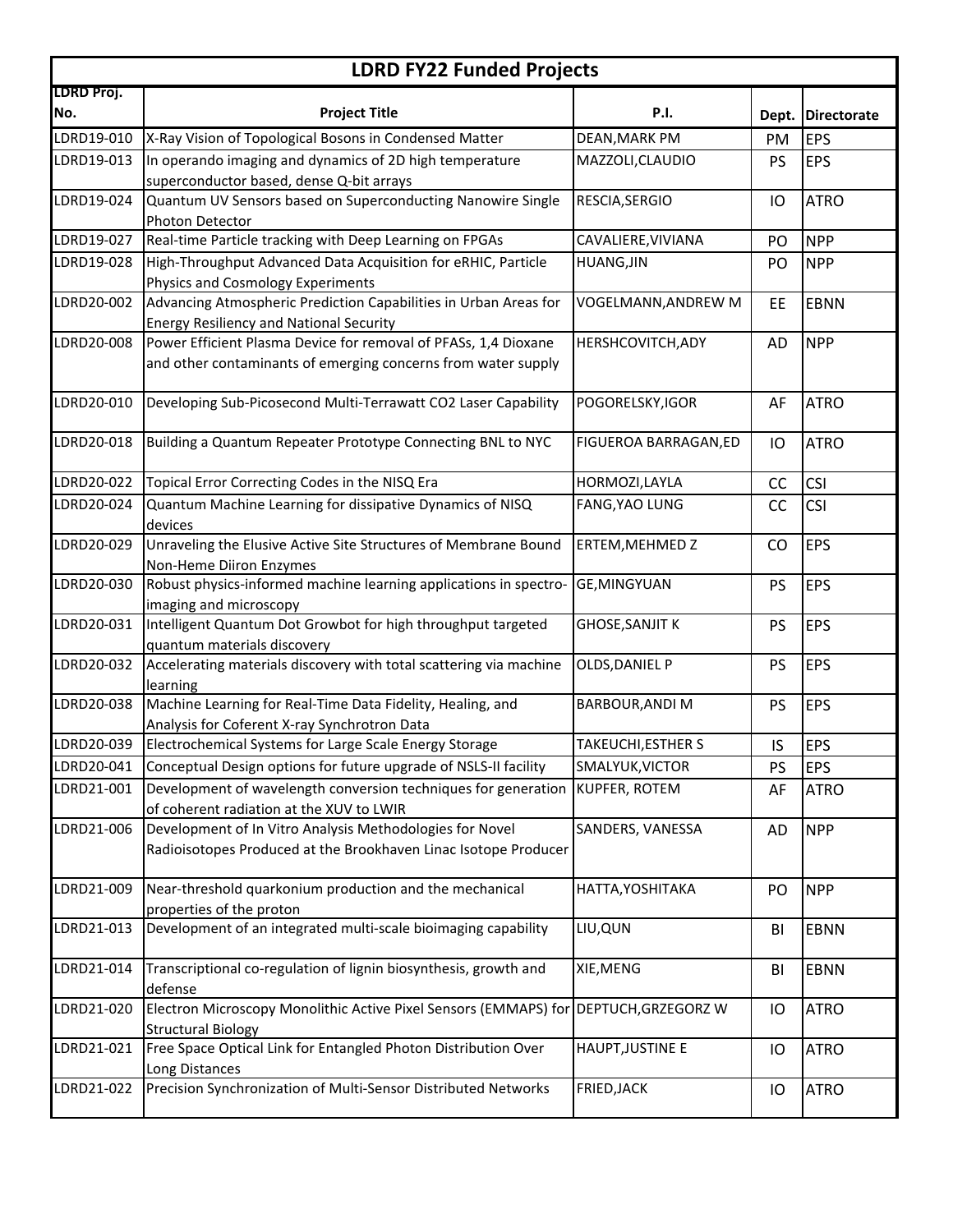| LDRD Proj. |                                                                                                                                                                 |                           |           |                   |
|------------|-----------------------------------------------------------------------------------------------------------------------------------------------------------------|---------------------------|-----------|-------------------|
| No.        | <b>Project Title</b>                                                                                                                                            | <b>P.I.</b>               |           | Dept. Directorate |
| LDRD21-023 | Towards Edge Computing: A Software and Hardware Co-Design<br>Methodology for ASIC-based Scientific Neuromorphic Computing                                       | MIRYALA, SANDEEP          | IO        | <b>ATRO</b>       |
| LDRD21-025 | Demonstration of quantum transduction from superconducting<br>cavity to atomic vapor                                                                            | STANKUS, PAUL W           | IO        | <b>ATRO</b>       |
| LDRD21-029 | Bridging the Gap between Scientific Simulations and Experiments<br>with Cycle-Consistent Generative Models                                                      | REN, YIHUI                | CC        | <b>CSI</b>        |
| LDRD21-031 | Designing rechargeable Zn-air batteries in aqueous electrolytes<br>using noble metal-free bifunctional electro-catalysts for grid-scale<br>energy storage (GES) | WANG, LEI                 | IS        | <b>EPS</b>        |
| LDRD21-032 | Development of a Planning, Operation, and Control Framework for YUE, MENG<br>Hybrid Energy Storage and Renewable Generation Systems                             |                           | IS        | <b>EPS</b>        |
| LDRD21-033 | Interpretable Machine-Learning Aided Design of Dynamic Reaction WU, QIN<br>Experiments                                                                          |                           | <b>NC</b> | <b>EPS</b>        |
| LDRD21-035 | Observing time-resolved protein function using serial synchrotron<br>crystallography                                                                            | <b>FUCHS, MARTIN R</b>    | <b>PS</b> | <b>EPS</b>        |
| LDRD21-037 | Laser Switching to Hidden Phases in Quantum Materials                                                                                                           | PELLICIARI, JONATHAN      | <b>PS</b> | <b>EPS</b>        |
| LDRD21-038 | Laying the Foundation for an Integrated Center for Sequence-to-<br><b>Function Discovery</b>                                                                    | YANG,LIN                  | PS        | <b>EPS</b>        |
| LDRD21-039 | Quantum techniques for advanced atmospheric lidar                                                                                                               | TSANG,THOMAS Y F          | IO        | <b>ATRO</b>       |
| LDRD21-042 | A Path forward to retain BNL's Leadership in EIC Science                                                                                                        | ASCHENAUER, ELKE C        | PO        | <b>NPP</b>        |
| LDRD21-044 | DEDUCE: Differentiated Evaluation to Decrease Uncertainty in<br><b>Computational Experiment</b>                                                                 | YOON, BYUNG JUN           | CC        | <b>CSI</b>        |
|            | LDRD21-045S The study of nucleon structure                                                                                                                      | GAO, HAIYAN               | DB        | <b>NPP</b>        |
| LDRD21-046 | Progress Toward a Resilient, Lower Carbon Electric Grid via<br><b>Improved Forecasting</b>                                                                      | MARSCHILOK, AMY           | IS        | <b>EPS</b>        |
| LDRD22-007 | A novel pathway for polyunsaturated fatty acid synthesis                                                                                                        | KEEREETAWEEP, JANTANA     | BI        | <b>EBNN</b>       |
| LDRD22-008 | Machine Learning/Artificial Intelligence for Quantitative Plant<br>Biology                                                                                      | LIU, QUN                  | BI        | EBNN              |
| LDRD22-011 | Using Fluorescent Tags to Remotely Investigate Aerosol Activation<br>in a Cloud Chamber                                                                         | SEDLACEK III, ARTHUR      | EE        | <b>EBNN</b>       |
| LDRD22-012 | Single-particle Mass Spectrometry of Atmospheric Aerosols                                                                                                       | ZAWADOWICZ, MARIA A       | EE        | <b>EBNN</b>       |
| LDRD22-013 | High-Gradient Permanent Magnets for Emerging Accelerator<br>Applications                                                                                        | <b>BROOKS, STEPHEN J</b>  | AD        | <b>NPP</b>        |
| LDRD22-018 | Real-time Image Classification using Machine Learning                                                                                                           | <b>BROST, ELIZABETH C</b> | PO        | <b>NPP</b>        |
| LDRD22-022 | One picosecond timing to probe time-energy entanglement of<br>photons and to study longitudinal beam profiles at NSLS-II and EIC                                | NOMEROTSKI, ANDREY        | PO        | <b>NPP</b>        |
| LDRD22-027 | Probing the nucleon spin structure with quantum entanglement                                                                                                    | TU, ZHOUDUNMING           | PO        | <b>NPP</b>        |
| LDRD22-028 | Assessment of FEL options for NSLS-II upgrade                                                                                                                   | YU,LI HUA                 | <b>PS</b> | <b>EPS</b>        |
| LDRD22-029 | Towards ultrafast electron microscope with nanometer resolution                                                                                                 | YANG, XI                  | PS        | <b>EPS</b>        |
| LDRD22-031 | Simulation-aided Instrument Optimization using Artificial<br>Intelligence and Machine Learning Methods                                                          | RAKITIN, MAKSIM S         | PS        | <b>EPS</b>        |
| LDRD22-034 | Coherent x-ray detection of dynamics associated with topological<br>phases in quantum matter                                                                    | CHEN, XIAOQIAN M          | <b>PS</b> | <b>EPS</b>        |
| LDRD22-037 | Multimodal Cells for Operando Characterization of<br>Photoelectrochemical Systems                                                                               | HEAD, ASHLEY L            | <b>NC</b> | <b>EPS</b>        |